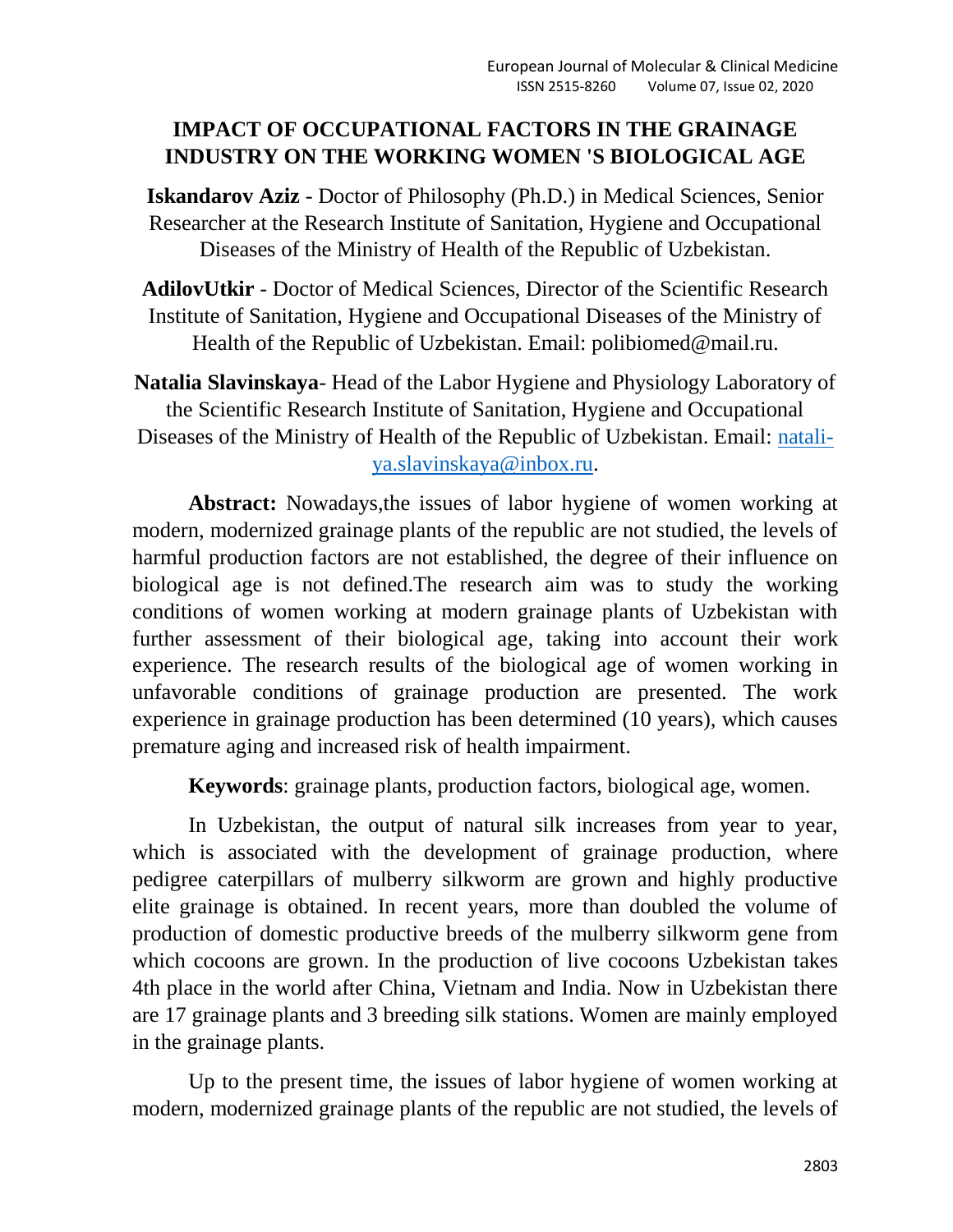harmful production factors are not established, the degree of their influence on biological age is not defined.

Biological age (BA) is an integrated expression of age-related pathology hidden or manifested as undiagnosable diseases [3, 10, 11]. Calendar age (CA) is a convenient measure by which the probability of a person's functional capacity decrease and health deterioration can be estimated, but it cannot be an ideal indicator due to the significant individual variability of aging [1]. Available data indicate that certain statistical links exist between the rate of aging and somesociohygienic factors that can be determined for a specific human situation [11]. Biological age may reflect a decrease in the body's functional capacity and performance (functional age) or a decrease in the body's viability (gerontological age) [11]. Data available in the literature indicate that biological age is an adequate indicator of a person's functional state, the efficiency of his or her professional activity, health status, and a close correlation of BA with working conditions [2, 3, 4].

The problem of evaluating BA is related to physiological (normal) aging and pathological (premature) aging. This determines its importance from solving several problems, including preventive ones, considering that BA can be significantly affected by working conditions.

The research aim was to study the working conditions of women working at modern grainage plants of Uzbekistan with further assessment of their biological age,considering their work experience.

**The research methods.** Working conditions were studied by traditional methods with the use of aspirator, psychrometer, anemometer, noise meter, luxmeterfollowing the requirements of Sanitary Regulations, Norms and Hygienic Norms of the Republic of Uzbekistan № 0294-11 [10], 0325-16 [6], 0141-03 [7], 0324-16 [8], building norms and regulations 2.01.05-96 [8], as well as the methods "Methods of assessment of working conditions and certification of workplaces on working conditions" [9].

The BA of women (BA) was determined by the formula [11]:

BA =  $-1.463 + 0.415$ ∘PBP  $- 0.140$ ⋅CB  $+ 0.248$ ⋅MT  $+ 0.694$ ⋅SHA, where

BA - biological age; PBP - pulse blood pressure, mm Hg; SB - statistical balancing; BW - body weight, kg; SHA - subjective health assessment, heard.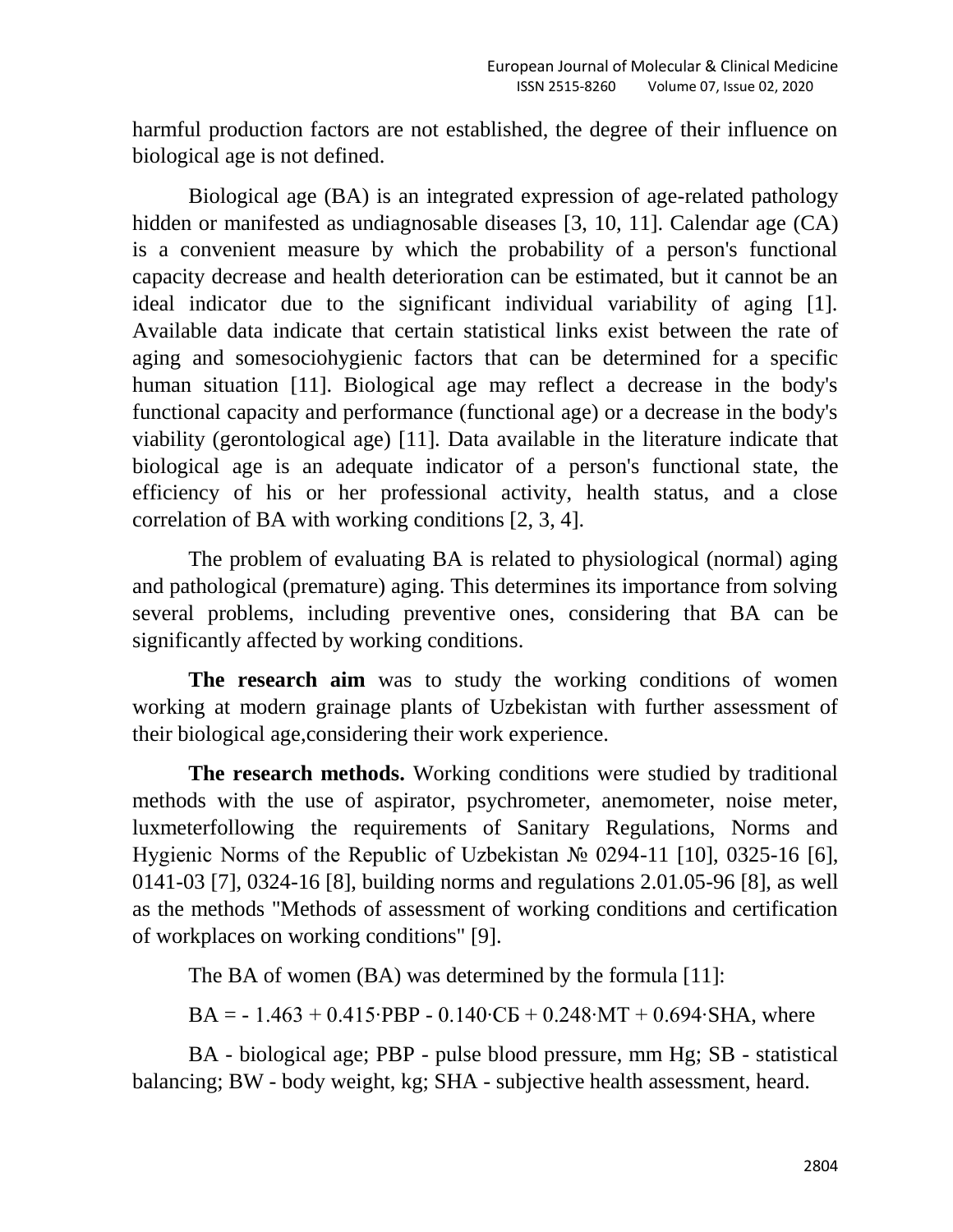Biological age was compared with the proper BA (PBA), which characterizes the aging population standard rate.

A formula determined the proper biological age of women:

PBA= 0,581∙КВ+17,24, where

PBA - proper biological age; CA - calendar age.

The rate of aging was determined by an index (BA: DBA), which determines how many times the BV of the examinee is more or less than the average age of his peers [9].

The studies were carried out at Akkurgan and Navoi gastronomy plants.

**Research results and their discussion**: It is established that during the production activity, workers engaged in the production of luxury mulberry silkworm grains are exposed to a complex of unfavorable factors of the working environment (dustiness, chemicals, heating microclimate, lack of lighting, the severity and intensity of work processes). Working conditions of women working in the grainage industry belong to class 3 of the 3rd degree of harmfulness, the category of occupational health risk is high (nontransmissible).

94 women determine biological age. The distribution of surveyed women by EF is shown in Table 1.

| `able |  |
|-------|--|
|       |  |

#### **Breakdown of surveyed women by calendar age**

|                     | Number of observed, |               |  |
|---------------------|---------------------|---------------|--|
| Calendar age, years | abs.                | $\frac{6}{6}$ |  |
| up to 20            | 12                  | 12,8          |  |
| $21-25$             | 8                   | 8,5           |  |
| $26 - 30$           | 16                  | 17,0          |  |
| $31 - 35$           | 9                   | 9,6           |  |
| $36-40$             | 9                   | 9,6           |  |
| $41 - 45$           | 13                  | 13,8          |  |
| $46 - 50$           | 13                  | 13,8          |  |
| $51 - 55$           | 3                   | 3,2           |  |
| 56-60               | $\overline{4}$      | 4,3           |  |
| 61 and more         | 7                   | 7,3           |  |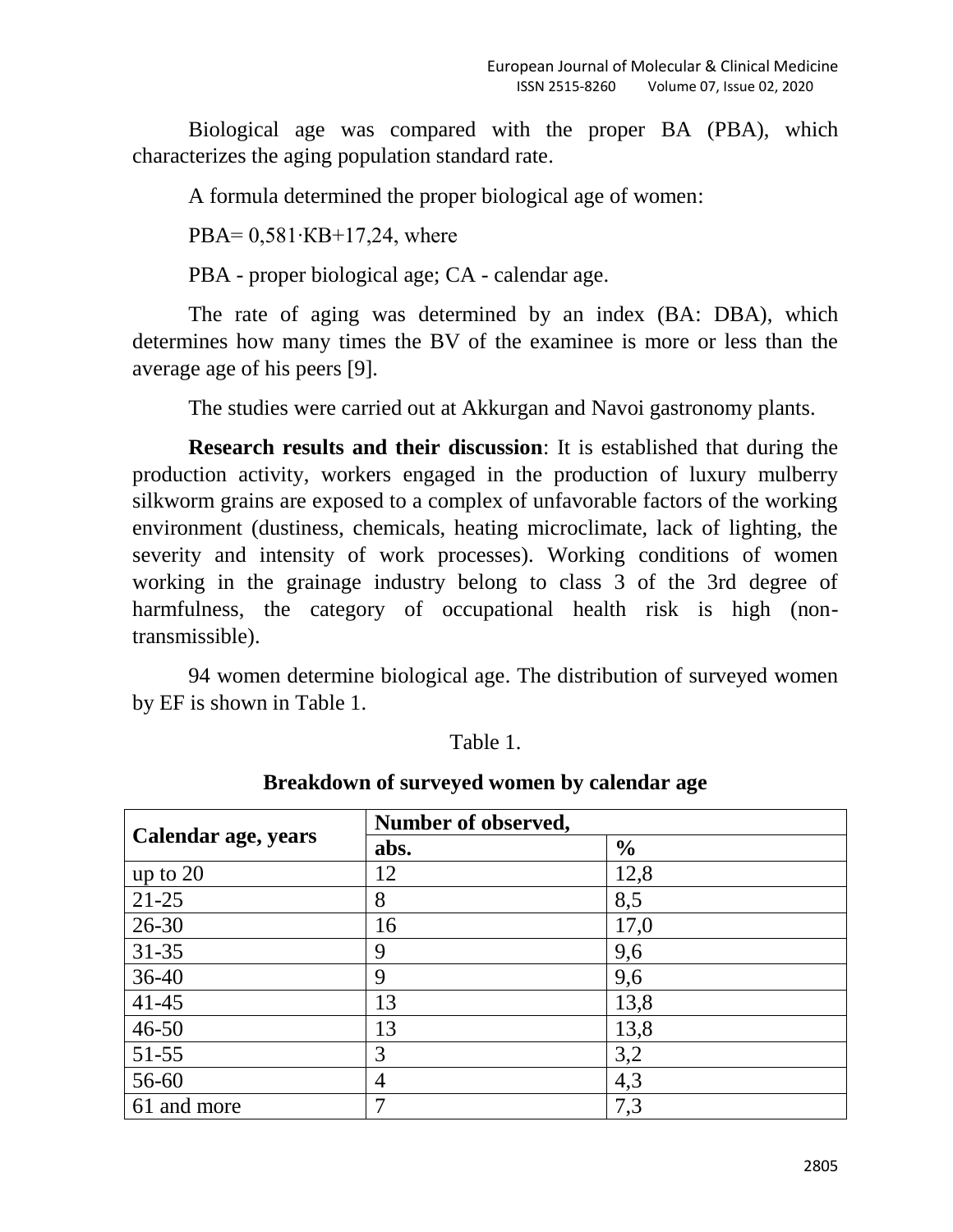| $\mathbf r$<br>1 otal<br>$\sim$ $\sim$ |
|----------------------------------------|
|----------------------------------------|

The data indicate the prevalence of 41-50 years old (27.4%) and 26-30 years old (17.0%) in the surveyed cohort. The survey population's distribution by work experience (Table 2) indicates that the largest number of working women (56.4%) have 5 years or less work experience. Work experience of 6-10 years was 18.1% of those surveyed and 11.6% of women had more than 26 years of experience.

## **Table 2**

## **Breakdown of surveyed women by work experience, %**

| Work experience, years                    |             |           |           |           |              |
|-------------------------------------------|-------------|-----------|-----------|-----------|--------------|
| $5$ andmore $\vert 6\textrm{-}10 \rangle$ |             | $11 - 15$ | $16 - 20$ | $21 - 25$ | More than 26 |
| 56,4                                      | <b>18,1</b> | 5,3       | 4,3       | 4,3       | <b>11,6</b>  |

Table 3 shows the biological age (BA), proper biological age (PBA), calendar age (CA), and rate of aging (BA: PBA) of the women surveyed (94 persons) depending on their work experience.

#### **Table 3**

# **Some indicators of the surveyed sample of women workers of grainage production, M±m**

|                                | workexperience, years |                |                |                 |                        |
|--------------------------------|-----------------------|----------------|----------------|-----------------|------------------------|
| Indicators,<br>years           | and<br>5<br>more      | $6 - 10$       | $11 - 15$      | $16 - 20$       | More than<br><b>20</b> |
| Biological age (<br>BA)        | $37,3 \pm 1,1$        | $46,6 \pm 1,5$ | $53,9{\pm}5,0$ | $48,4 \pm 4,1$  | $37,3 \pm 1,1$         |
| Proper biological<br>age (PBA) | $35,5 \pm 1,1$        | $41,8 \pm 1,2$ | $41,4\pm2,0$   | $48,4{\pm}4,1$  | $35,5 \pm 1,1$         |
| Calendar age<br>(CA)           | $29,8 \pm 1,3$        | $42,0{\pm}2,0$ | $41,6 \pm 3,5$ | $46,5 \pm 4,4$  | $56,6{\pm}2,3$         |
| Ageing rate (BA<br>PBA)        | $1,07\pm0,01$         | $1,12\pm0,02$  | $1,3+0,05$     | $1,09 \pm 0,05$ | $1,21\pm0,02$          |
| <b>BA-PBA</b>                  | 1,8                   | 4,8            | 12,5           | 4,2             | 1,8                    |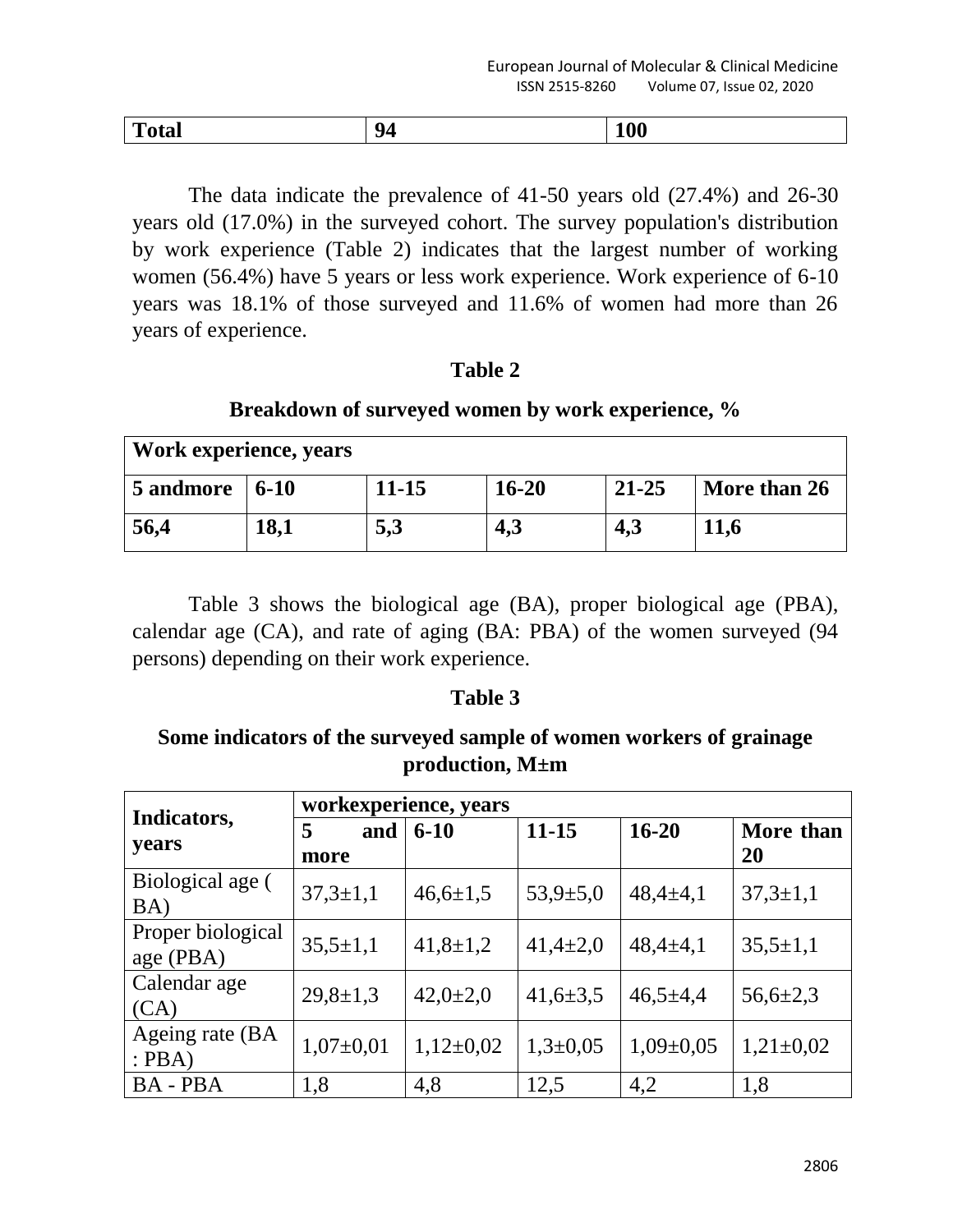The research results show that at the work experience of 5 years and less, the average BA of the grainage production workers, equal to  $37.3 \pm 1.1$  years, exceeds the PBA, which is  $35.5\pm1.1$  years, by 1.8 years.

At the work experience of 6-10 years, the average amount of divisional capital of grainage workers, equal to  $46,6\pm1,5$  years, exceeds the PBA, which is 41,8 $\pm$ 1,2 years, by 4,8 years.

At the work experience of 11-15 years, the average amount of BA of the grainage production workers, equal to  $53,9\pm5,0$  years, exceeds the PBA, which makes  $41,4\pm2,0$  years, by 12,5 years.

At the work experience of 16-20 years, the average amount of BA of the grainage production workers, equal to 48,4±4,1 years, exceeds PBA, which is equal to  $48,4\pm4,1$  years, by 4,2 years.

At the work experience of more than 20 years, the average amount of the BA of the grainage production workers, equal to  $37,3\pm1,1$  years, exceeds the PBA, which makes  $35,5\pm1,1$  years, by 1,8 years.

Consequently, after 10 years of work in the grainage industry, there is a significant increase in the rate of aging. According to classification [11] (Table 4), the difference between BA and PBA up to 5 years is characterized as a normal aging rate, from 5 to 10 years as slightly prematurely old, and more than 10 years as prematurely old.

#### Table 4

# **Classification of aging rate (BA - PBA)**

| Agingrate                  | <b>BA - PBA</b>        |
|----------------------------|------------------------|
| Normal aging rate          | Uр to $+5$ лет         |
| Slightly prematurely aging | from $+5$ to $+10$ ner |
| Prematurely old            | $+10$ years and more   |

Thus, the results of a study of the biological age of women workers in the grainage industry showed that working in harmful and dangerous conditions (working-class 3.3) speeds up women's aging. The work experience determines the degree of aging. Slightly premature aging of the organism is observed in case of work experience in the garage industry from 6 to 10 years, and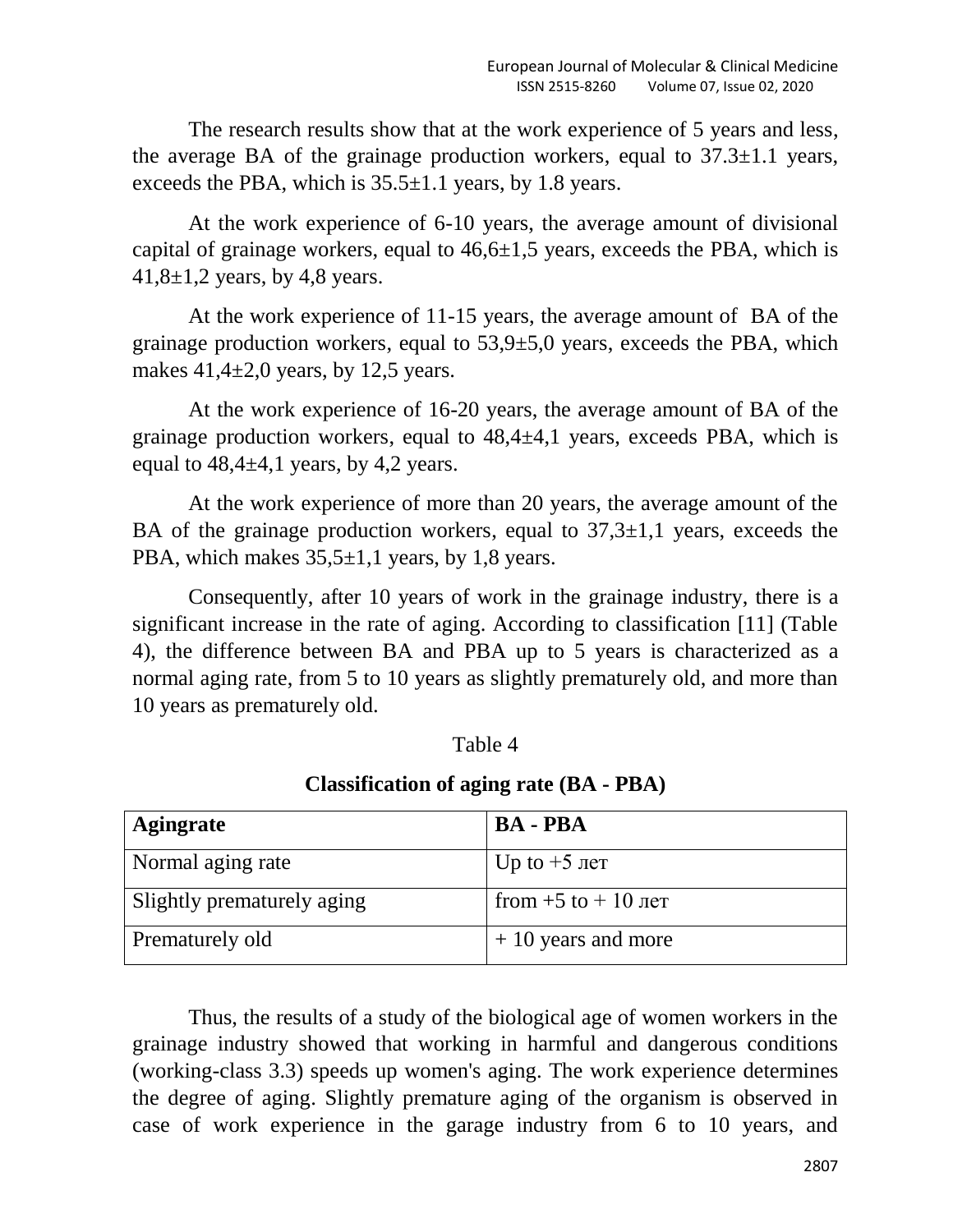premature aging is stated in case of work experience over 10 years, which may be the cause of the increased risk of health impairment, and indicates the need to develop measures to improve working conditions.

## **Conclusions:**

1. Ageing of workers in unfavorable conditions of grainage production, where working conditions are classified as class 3 of the 3 degrees of hazard and danger, is determined by the work experience.

2. Premature aging of women and increased risk of health impairment is observed after 10 years of work in the garage production, which indicates the need to develop measures to improve working conditions.

# **Reference:**

1. Afanasyeva, R.F.; Prokopenko, L.V. Biological age as a criterion of working conditions evaluation (by the example of titanium alloys production) // Journal of Labor Medicine and Industrial Ecology. -Moscow, 2009. -№ 2. -pp.1-5.

2. Bashkirova A.S. Konovalov S.S. Prevention of accelerated aging of workers in harmful industrial conditions. Under the editorship of V.x. Havinson. С. Pb: "Prime-Eurosiak," 2004.

3. Voitenko V.P., Polyukhov A.M., Barbaruk L.G., and others. // Biological age, heredity and aging. Kiev, 1984. pp. 5-15.

4. Ingram D.K. // Biological Age, Heredity and Aging. -Kiev, 1984. -pp. 30-38.

5. Iskandarov T.I., Ibragimova G.Z., Iskandarova G.T., Feofanov V.N., Shamansurova H.S., Tazieva L.D., and others. Sanitary rules, norms and hygienic norms of the Republic of Uzbekistan № 0294-11 "Maximum permissible concentrations (MPC) of harmful substances in the air of the working zone." -Tashkent, 2004. –p.53.

6. Iskandarov T.I., Magai M.P., Tashpulatova G.A., Iskandarova G.T., Adylov U.H. Sanitary rules, norms and hygienic norms of the Republic of Uzbekistan №0325-16 "Sanitary norms of permissible noise levels in the workplaces." - Tashkent, 2001. –p.17.

7. Iskandarov T.I., Ibragimova G.Z., ShamansurovaH.Sh., Slavinskaya N.V., Iskandarova M.S., Demidenko N.M., Iskandarova G.T., Parsegova L.G.,